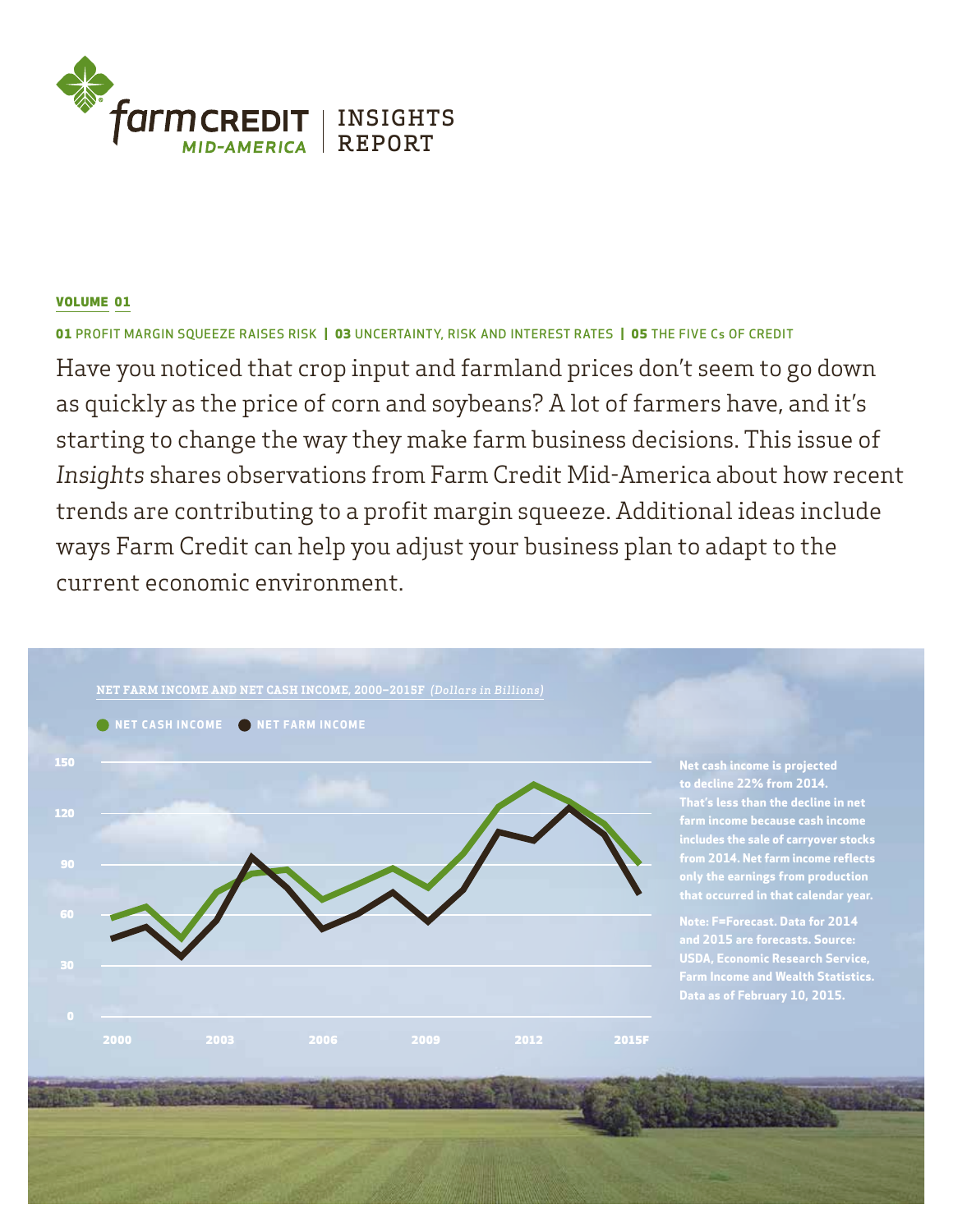DESPITE LOWER GRAIN PRICES, TOTAL CROP PRODUCTION EXPENSES

REMAIN HIGH.



Gordon Hanson *Senior Vice President — Chief Risk Officer*

. . . . . . . . . . . . . . . . . . . .

# **PROFIT MARGIN SQUEEZE RAISES RISK**

The agriculture pendulum is swinging toward lower profitability and increased risk in the crop sector. Farm income from corn, soybeans and wheat has dropped sharply over the past three years, but total costs for land, seed and other crop inputs have not adjusted nearly as much. As a result, both net cash and net farm income are declining.

The margin squeeze is on and crop producers are undoubtedly feeling it. The average corn price peaked at near \$7 per bushel in 2012, and has since dropped almost in half with some forecasts near \$3.50 per bushel for 2015. A fundamental challenge for crop producers is that input costs jump very quickly when commodity prices rise, but tend to adjust much slower when grain prices fall.

It may take one to two years before many tenants and landlords work through rental contract renegotiations and the market finds a new equilibrium. But this is frequently a critical step for producers in managing their cost structure to promote long-term viability. It is best to approach these discussions with a constructive disposition and good information. Current crop budget information from agriculturally-focused universities, such as the Purdue University 2015 Crop Cost & Return Guide from the Purdue Department of Agricultural Economics; can be a great source of information.

## Land Costs

Land costs remain high. Despite lower grain prices, land rents are slow to adjust. While some farmers are stepping away from unprofitable rental contracts, others are continuing with leased cropland at breakeven profitability or even at a loss, at least for the time being. Crop producers know that losing a rental contract could possibly mean never farming that leased ground again. That makes for a very important and difficult decision, and contributes to the slow rate of adjustment in the land rental market.

Even something as simple as calculating your rent cost per bushel of expected yield can be helpful (i.e., \$280 per acre rent / 180 bushel per acre corn yield

= \$1.56 per bushel rent cost). What might seem like a bargain when corn prices are \$5 to \$7 per bushel, can quickly become unrealistic with \$3.50 per bushel corn. Open realistic discussions with both landlords and lenders help build and maintain credibility and strong relationships. And there is certainly substantial value in strong working relationships and a reputation for being a discerning businessperson with a realistic and long-term perspective.

Financial and Operational Risk Considerations Looking only at the balance sheet financial leverage (use of debt) doesn't provide a complete risk picture. Most large crop producers are renting a significant amount of acreage, adding "operational leverage" to their business. Just as buying land financed with debt creates financial leverage, renting land generates operational leverage that also serves to magnify potential profits and potential losses. As such, either form of leverage tends to increase both opportunity and operating risk.

The use of multi-year land rental contracts makes land costs more predictable from year to year, but also creates an off-balance-sheet financial obligation. If grain prices decline for an extended time period, as is currently predicted, previously-negotiated rental contracts can lock the producer into potential operating losses for multiple years. Bottom line, both balance sheet leverage and off-balance-sheet obligations should be carefully considered and managed as part of effective financial planning and management.

# Real Estate Trends

Where are cropland values headed from here? Economic principles indicate that asset values should ultimately follow related income levels and trends, which were discussed above. Moreover, paying attention to other leading indicator states can provide some insight into future trends. Likely because it is close to the epicenter of the Corn Belt, Iowa farmland values tend to go up first and

# Control What You Can

Markets will always fluctuate and costs will always vary, but knowing and carefully managing your cost structure can give you a competitive advantage during both good and bad times. We don't know how long the current profit margin squeeze is going to last, nor can anyone know when the next boom might begin. But crop producers can best manage through these inevitable cycles by carefully controlling costs, in addition to other risk management techniques through a strong marketing program and appropriate crop insurance coverage.

## $\bullet$  AVERAGE CHANGE (12 MONTHS ENDING MARCH 2014)  $\bullet$  AVERAGE CHANGE (12 MONTHS ENDING MARCH 2015)

decline first. As such, it is noteworthy that Iowa farmland prices have dropped 15 percent in the last two years. The same economic factors that have already caused a pullback in Iowa land values will inevitably also influence Farm Credit Mid-America's four-state market area of Indiana, Ohio, Kentucky and Tennessee. While average land values in these states increased 6.4 percent for the 12 months ending March 2014, the rate of increase slowed to 3.5 percent during the next 12 months. That softening will likely continue, with a significant possibility of a decline in values.

Slowing increase in land values in Farm Credit Mid-America's four-state lending territory.







#### **2014 AND 2015 AVERAGE LAND VALUE CHANGES**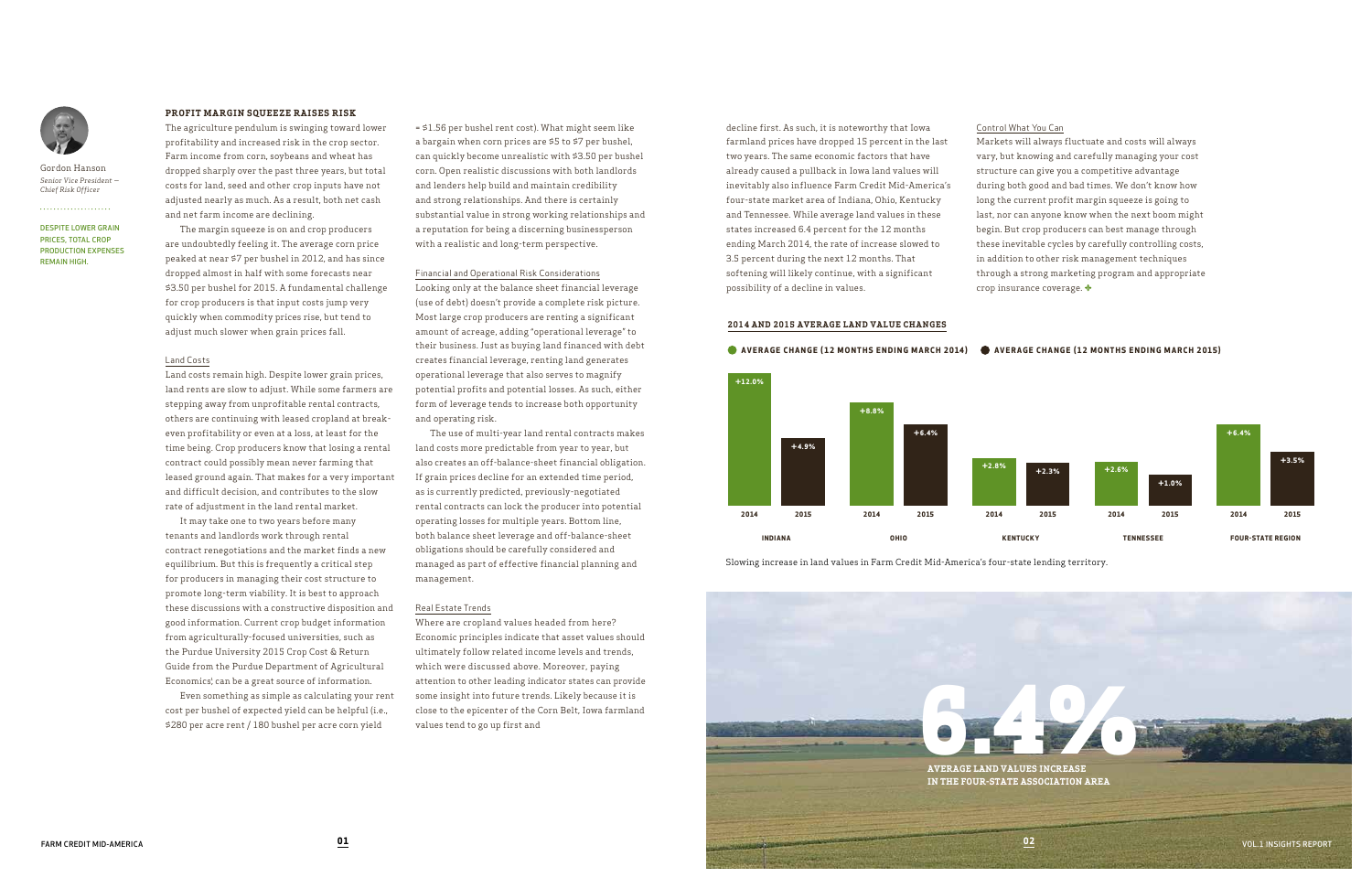# **UNCERTAINTY, RISK AND INTEREST RATES**

While global events and government fiscal policy is out of the realm of what a farmer can regulate, they can take control of their own financial risks. I encourage farmers to understand the importance and magnitude of every buying decision, whether it's discretionary spending, fixed operational costs or spending on variable input costs like seed, chemicals and fertilizer. Locking in today's lower interest rates by converting short-term variable rate loans into long-term fully fixed rate loans is an additional way to mitigate risk. Fixed and variable costs impact the competitiveness and flexibility of every farming operation, and there is a great deal of variability from one piece of land to the next in yield potential and input costs to raise a crop.

#### Input Costs and Reasonable Yield

Costs can be managed several ways. Consider how farmers arrive at the yield goals they are shooting for. When going for profitable crop yields, there is a law of diminishing returns on inputs. That's why managing inputs appropriately and with good data is important. The key is in understanding yield potential on the land you're farming and applying inputs to achieve reasonable goals.

Each field, by nature, has a limit to its predictable or reasonable yield. One strategy is to look at yield data over a 10- to 20-year period and fertilize with the amount of fertilizer and legume nitrogen credits needed to produce the best yield that's likely in an average year. There's a big difference in how you view yield and how that will add to the overall cost of the operation. You can compare your own historical field data to university data to determine pounds of nutrients needed to produce a bushel of corn. Crop consultants, agronomists or land-grant universities are all resources that have data to determine ideal fertility rates.

If you plan to expand by buying land with credit, the key to success is very similar to a rental negotiation. Bring yield and input cost data and have discussions with your lender to talk about the income you would expect by marketing a crop to pay off the loan. Having good information and a plan can reduce your uncertainty as well as your lender's.  $\blacklozenge$ 

#### Cost of Land

Whether you are financing and buying land or renting it, it's wise to look at the land's historical profit potential with reasonable yield and commodity price expectations.

On rented land, we see an increasing number of farmers negotiating with landlords on new terms. For those rental rates, it is a much different market today than it was in the recent past. Every rental arrangement has specific components and a history that needs to be considered. But we do see rents being renegotiated with varying degrees of success. Farmers that approach landlords with good production records can show the true value of the rented land in relation to the price per bushel that is likely in today's commodity markets.

Competition for rented land remains very high. Farmers may have a longer-term view that includes budgets and cash flows for 2015 and likely 2016. Some are willing to pay rents at levels that provide a very modest or negative return in hopes of possessing land rights when stronger future grain prices return. Real data and prices that are available today may aid in the negotiation with landlords. It's not always going to be foolproof, but with good yield data and reasonable expectations, you can be in a better position to decide whether it's worth working the land to farm it for minimal profit until grain prices rebound.

WHETHER RENTING OR BUYING, FARMLAND IS AN INVESTMENT THAT REQUIRES A PLAN.



Steve Allard *Chief Credit Officer*

. . . . . . . . . . . . . . . . .

Courtesy of Purdue University, Center for Commercial Agriculture



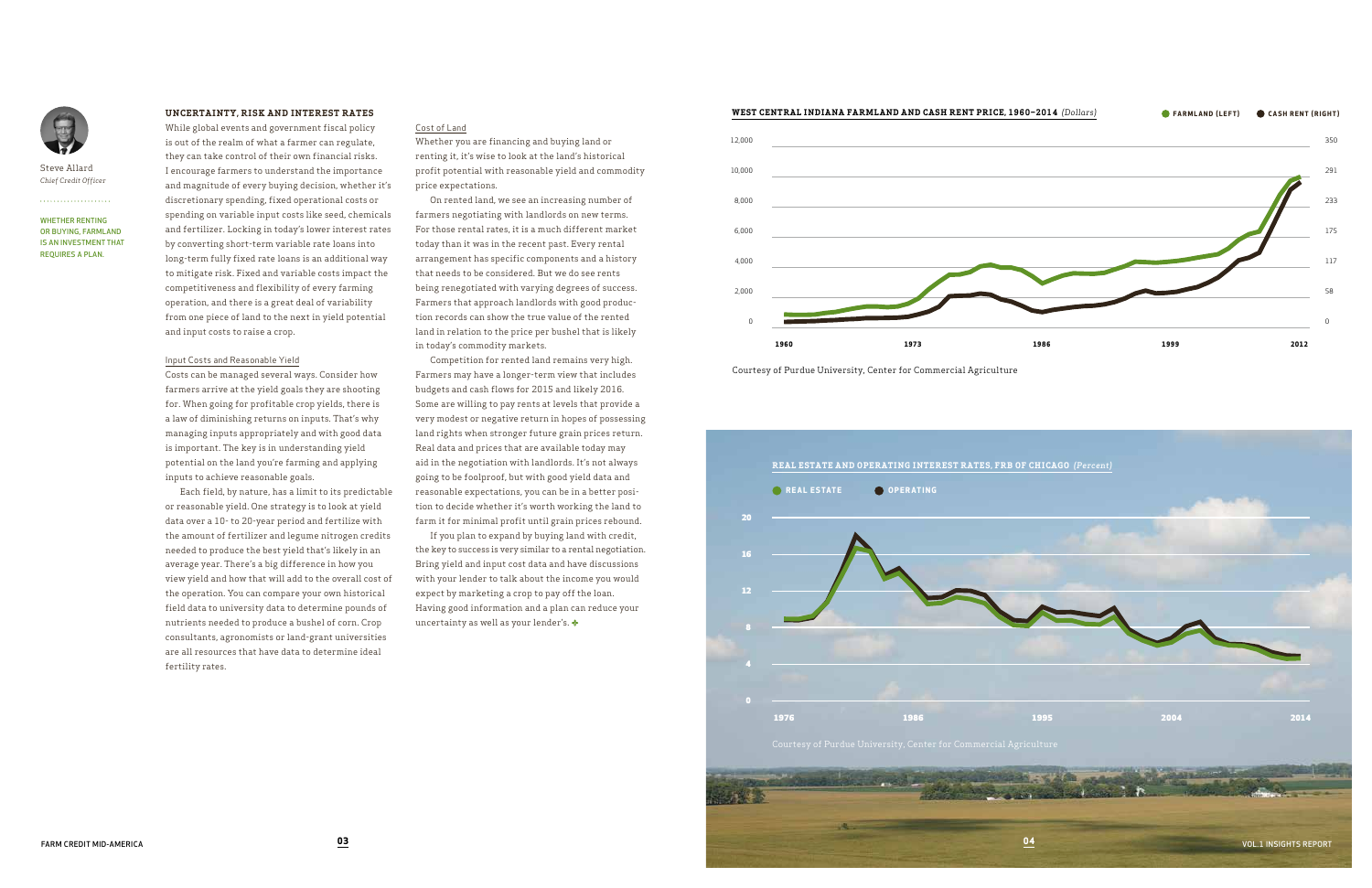THERE IS BOTH AN ART AND A SCIENCE TO IDENTIFYING FINANCIAL HEALTH AND LENDING.



Daniel Taylor *Senior Vice President — Credit*

. . . . . . . . . . . . . . . . . . . .

## **THE FIVE Cs OF CREDIT**

Some might not believe it when I say that agricultural financing is about more than just a balance sheet. There is both an art and a science to identifying financial health and lending in general. In fact, at Farm Credit Mid-America, we begin to teach our financial officers both the art and the science within a few days of joining the team through the Five Cs of Credit: Character, Capital, Capacity, Collateral and Conditions.

The most important C is character – and I don't mean character in the conventional sense of charm and charisma. Character goes beyond credit bureau ratings and how our customers pay their accounts. It encompasses things like how a customer markets their crop. It looks at what kind of risk management tools they use. We look at their risk management strategies: do they use crop insurance? Do they have a crop consultant helping them with crop scouting, soil sampling and fertilization rates? It also looks at how reliably they handle payments on their operating line of credit and other obligations.

## Responding to Tight Margins

We expect a farmer of good character to use credit to buy crop inputs, grow the crop, market the grain, bring the checks in and pay back the loan to restart the cycle. But we work with farmers through both good and challenging times, and seeing how a farmer handles adversity and works with creditors helps us to structure their loans and operating lines from year to year.

One of the quickest places that we'll see a farm operation break down is in the liquidity position. It's basically where farmers are going to go on a rainy day, or when they are operating at a little bit of a net loss. If growers have a pretty good liquid cushion, they can weather that storm for one year, two years, maybe more. A lot of it ties back to the rapid growth of the past five years and the amount of cash a producer has invested back into their operation. Now that grain prices are lower and margins are tighter, it may be a good time to work with your lender to understand liquidity, the operations equity position, and possibly buckle down on non-critical capital spending for a few years.

Farmers had a lot of gross income coming in when corn was \$6 or \$7 and soybeans were \$12 or \$13. Now that prices are lower, we've started to have some different conversations as growers come back to us to renew their operating lines. With lower gross income, there's less need to make tax-based equipment purchases. Does the grower really need new equipment now, or can they keep what they've got for a few years? Is it time to sell some equipment, or do they need to keep their equipment to maintain capacity but pledge it as collateral? The environment is different now and it's not the same conversation we were having with producers five years ago.

Typically, our scope of review is the past three to five years. So we can look back and see that a customer has had a few really great years and perhaps expanded their operation with more equipment and land. Now that margins are tighter, we're looking more closely at how farmers are going to operate in 2015 in terms of what their inputs will be, what their expenses are and how they will structure their marketing contracts to maximize revenues.

# Staying Liquid

We're sitting down with farmers to confirm how they'll make their farm operations work financially in 2015. We've got a lot of farmers who are either going to break even or be slightly in the red on their net margins for 2015. That may be okay if the grower has a working capital position and capacity that can support a year or two of operating losses. Some producers do and some don't. In such times, staying solvent is about assets and liabilities and the structure of their obligations on the balance sheet. A healthy and honest discussion can help identify the farmer's equity, what they're bringing to the table and how much of it is being carried by lenders.

"It may be a good time to work with your lender to understand liquidity, the operations equity position, and possibly buckle down on non-critical capital for a few years."